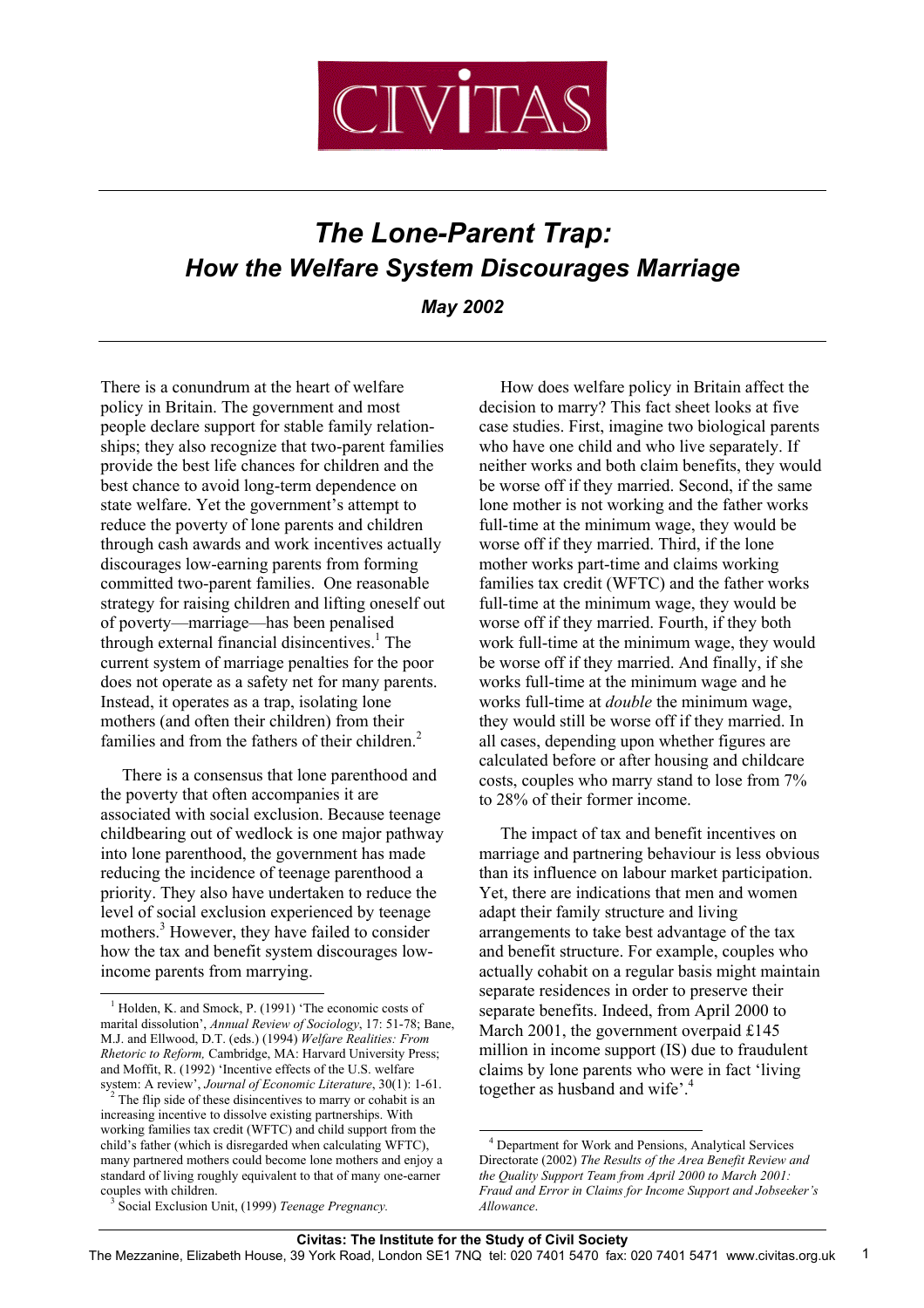Until recently it was controversial to argue that the benefit system has encouraged family breakdown. However, since the 1980s it has been recognised across the spectrum of opinion that providing financial assistance for lone mothers has had the harmful side-effect of increasing the number of children who have been raised without a committed father in the home. This new consensus, at least in the United States, led President Clinton in 1996 to support a major reform of the welfare system which included the encouragement of marriage as an explicit policy aim. To date, the current British government has avoided making such a commitment through any specific actions to support marriage.

### **Why Are Marriage Rates Low Among the Poor?**

Why is marriage, which was once considered the best and most responsible foundation for family life, now chosen less frequently by many lowincome parents? This is a timely question, considering that most evidence shows that, on average, married couples are financially better off than unmarried couples or lone-parent families. Their children fare better emotionally, academically and financially, and are at much lower risk of behaviour likely to lead to social exclusion, such as offending, teenage pregnancy, alcohol and drug abuse, or idleness. Living in a two-parent family is a protective factor against these risks.<sup>5</sup> Yet, many low-income parents choose not to marry. Again, why? In large part, family instability in lower-income groups is due to the overall breakdown in the social consensus that once supported marriage. But, low-income lone parents are also responding to a tax and benefit system that has made marriage an unattractive option.

l

 Today, the decision for parents from poor backgrounds to marry is much less viable than it once was. We have subsidised the choice to be a lone parent, and, in doing so, we have discouraged the choice of parents to commit to shared responsibility for children through marriage. A vast range of benefits, including priority for social housing, income support, subsidised childcare, and schemes for job training are offered automatically to single, young mothers. This system is based upon the assumption that lone mothers have no other choice: they have no family to rely upon, nor can they work with the father to create a viable household. No doubt for some mothers this is the case, and a safety net surely is required for them. However, if parents choose to marry or establish stable cohabiting relationships, they are penalised immediately through loss of benefits. The result of this system is the 'lone-parent trap' wherein many low-income parents are financially better off living separately than they would be if they married or established a stable cohabiting relationship.<sup>6</sup> Because the majority of lone parents are in receipt of benefits, they are also potentially subject to marriage penalties.<sup>7</sup> Dealing with the problem of the lone-parent trap will not provide the solution to all lone parents' problems, but it could reduce the perverse disincentives to marry for those who wish to do so.

<sup>&</sup>lt;sup>5</sup> Many studies support this view, even after factors such as income are controlled for. For a review of the evidence, see Waite, L. and Gallagher, M. (2000) *The Case for Marriage: Why Married People are Happier, Healthier, and Better off Financially,* New York: Doubleday; Kirby, J. (2002) *Broken Hearts: Family Decline and the Consequences for Society,* London: Centre for Policy Studies; McLanahan S. and Sandefur, G. (1994) *Growing Up With a Single Parent: What Hurts, What Helps,* Cambridge, MA: Harvard University Press.

l <sup>6</sup> The social-science evidence overwhelmingly supports the common sense view that most people hold: children benefit from having both a committed and involved mother and father in the home. Although cohabitation has been touted as a viable alternative to marriage, research to date has found that, on average, cohabiting unions are both less stable, and less beneficial to families than marriage. [See Morgan, P. (2000) *Marriage-Lite: The Rise of Cohabitation and Its Consequences*, London: Civitas; and Ermisch, J. and Francesconi, M. 'Patterns of household and family formation', in Berthoud, R. and Gershuny, J. (eds) (2000) *Seven Years in the Lives of British Families: Evidence on the Dynamics of Social Change from the British Household Panel Survey,* London: The Policy Press.] Yet, it could be argued that even stable cohabitating parents deserve support. Whatever one's views on the larger issue of cohabitation, it should be noted that both marriage and stable cohabitation are discouraged by the current structure of the benefits system.

7 As of May 2001, about 22.3% of IS recipients in Great Britain were lone parents (888,000 of 3,928,000); 51.1% of WFTC recipients were lone parents (621,100 of 1,214,000); of an estimated 1.7 million lone parents in Great Britain, 888,000 (or 52.2%) were in receipt of IS and 621,100 (or 36.5%) were in receipt of WFTC. Sources: DWP (2001) *Work and Pension Statistics*; Inland Revenue Analysis and Research (2001) *Working Families Tax Credit Statistics, Quarterly Inquiry, United Kingdom*, *May 2001*; National Council for One Parent Families (September 2001) *One parent families today*.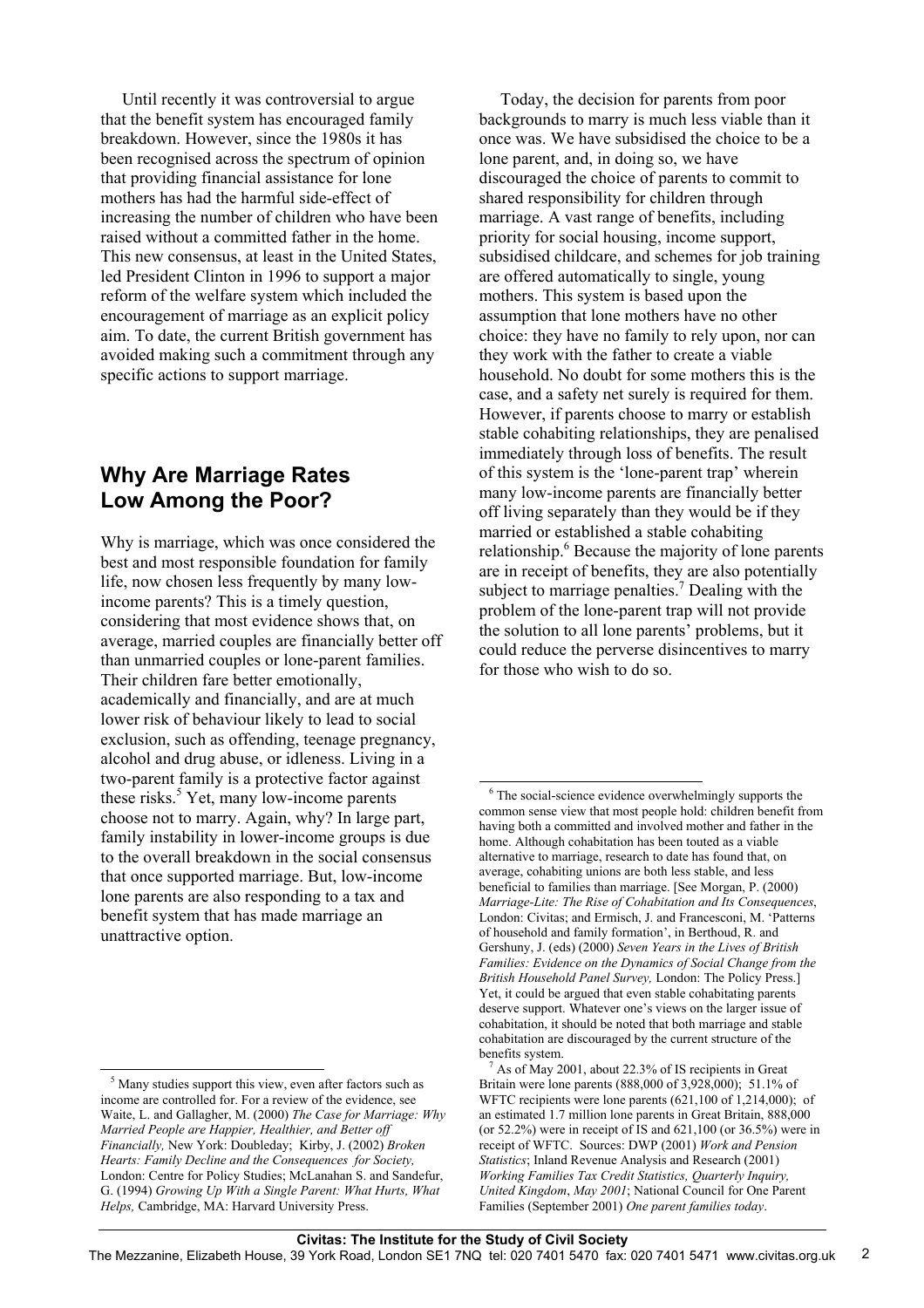### **Example 1 - Neither parent working**

A lone mother living with her twoyear-old child in local authority housing and not in paid work qualifies for weekly benefits of £157.80. After housing costs (rent and council tax) she nets £101.80 per week. The father of her child, who is not working, qualifies for £53.05 per week in Jobseekers Allowance. Their combined weekly income after housing costs is **£154.85.**

Upon marriage and after housing costs, the **couple loses combined income of £22.85**, which represents **15%** of their former combined after-housing income.

#### **Example 2 - Mother not working, father working full-time at minimum wage**

A lone mother living with her twoyear-old child in local authority housing and not in paid work qualifies for weekly benefits of £157.80. After housing costs, she nets £101.80 per week. The father of her child, who lives in local authority housing and works full-time at minimum wage (£4.10 per hour) nets £129.81 per week and, after housing costs, nets £78.89. Their combined weekly income before housing costs is **£287.61**. Their combined weekly income after housing costs is **£180.69.**

Upon marriage and after housing costs, the **couple loses combined income of £14.91**, which represents **8%** of their former combined after-housing income.

#### **Example 2-A**

However, it might be more realistic that the father is living rent-free with his parents or friends. In this case:

Upon marriage and after housing costs, the **couple loses combined income of £65.82**, which represents **28%** of their former combined after-housing income.

(See appendix for full details of calculations)

### **What are the Penalties for Marriage?**

The government is not neutral. It has contributed over the past several decades to the breakdown of support for marriage, most notably through changes in divorce law and the tax and benefit system.8 The current tax and benefit system has deepened and entrenched the problem, especially for low-income parents. The examples $9$  listed in the sidebar (pp. 3-5) illustrate the point.

## **Why Does the Lone-Parent Trap Occur?**

To understand how and why the lone-parent trap occurs, one must first look at how welfare policy has developed over the last decade. Budget constraints, as well as the desire to avoid the 'unemployment' and 'poverty' traps, have shaped the government's welfare policies. The resulting policies of 'making work pay', phasing out benefits, and assessing benefits based on household income have created unintended financial disincentives for marriage and have caught many low-income people in the lone-parent trap.

### *The Government's Strategy of 'Making Work Pay'*

In an effort to keep the welfare budget as manageable as possible, the government has chosen to direct benefits to those in poverty, especially children in poverty. Because many children who have experienced long-term poverty live in workless households, the strategy recently has been to encourage work by 'topping up' the wages of low-earning families with children. Policies to subsidise low-income working families have existed since 1971 and have become more generous over the years.<sup>10</sup> In October 1999 the government implemented the working families tax credit (WFTC), with several structural changes designed to benefit a larger number of people.<sup>11</sup>

l 8 Morgan, P. (1999) *Farewell to the Family: Public Policy and Family Breakdown in Britain and the USA,* London: Civitas.

9 These are stylised examples based upon figures used in Department for Work and Pensions Information Centre, Analytical Services Division (2001) *Tax and Benefit Model Tables, June 2001*. The examples do not include all the possible variations of costs and incomes across individual and geographical differences. They assume that people collect all the benefits to which they are entitled. See Appendix for details of the calculations.

 $10<sup>10</sup>$  Family income supplement (FIS) was introduced in 1971 to provide a means-tested benefit for families with an adult working at least 24 hours per week. In 1988, FIS was renamed family credit (FC) with increased levels of benefit. In the mid-1990s, the work requirement was reduced to 16 hours and a childcare disregard was introduced. See Dilnot, A. and McCrae, J. (1999) *Family Credit and the Working Families Tax Credit,* The Institute for Fiscal Studies.

 $11$  Although WFTC is administered by the Inland Revenue as a tax credit, it qualifies under international accounting conventions as government spending rather than negative taxation.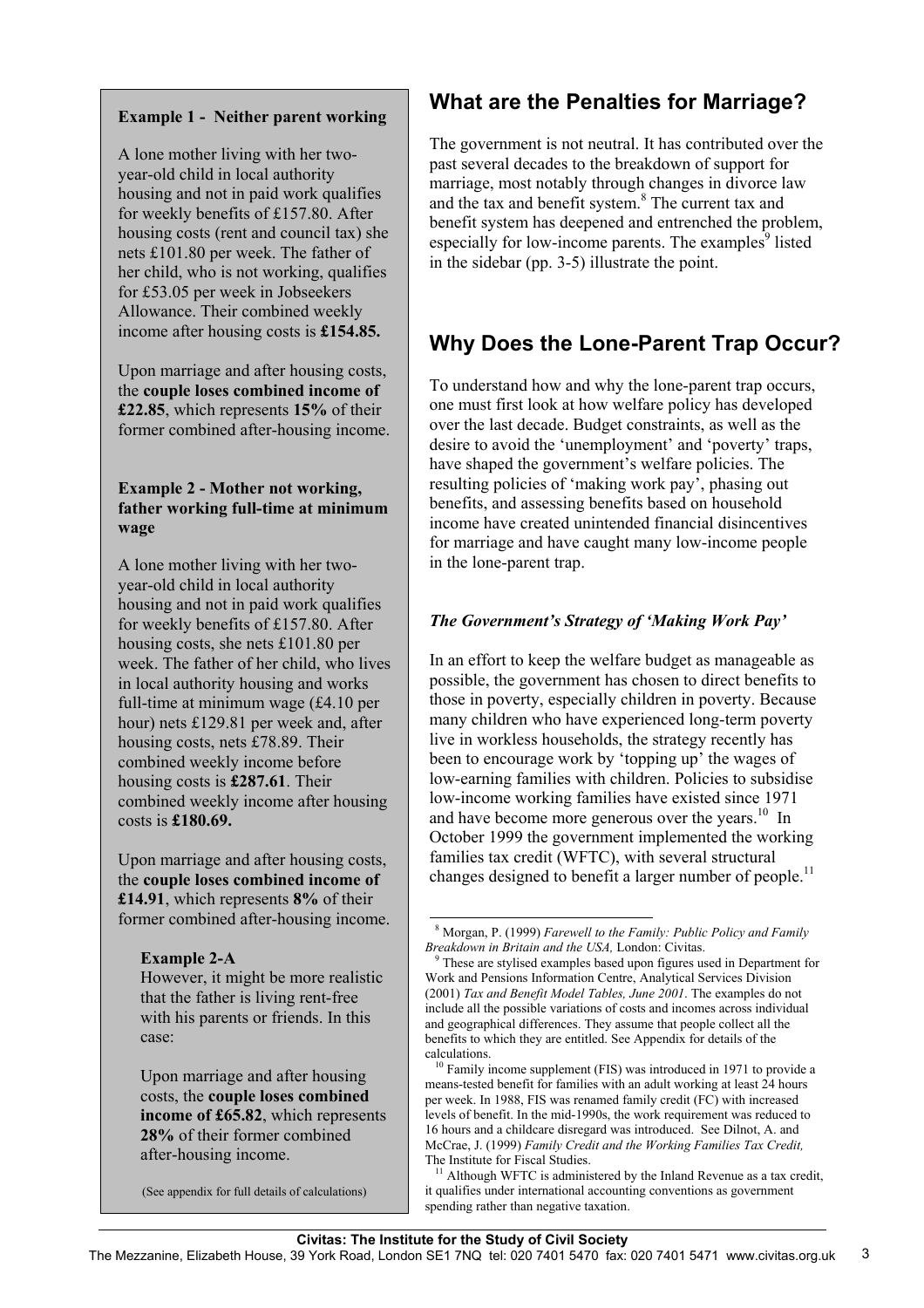#### **Example 3 - Mother working part-time at minimum wage, father working fulltime at minimum wage**

A lone mother living with her two-yearold child in local authority housing, working 16 hours per week at minimum wage (£4.10 per hour) and receiving WFTC, receives earnings and benefits of £186.32 per week. After housing costs, she nets £130.32 per week. The father of her child, who lives in local authority housing and works full-time at minimum wage (£4.10 per hour) nets £129.81 per week and, after housing costs, nets £78.89. Their combined weekly income before housing costs is **£316.12**. Their combined weekly income after housing costs is **£209.20.**

Upon marriage and after housing costs, the **couple loses combined income of £13.90**, which represents **7%** of their former combined after-housing income.

#### **Example 3-A**

However, it might be more realistic to assume that the father is living rentfree with his parents or friends. In this case:

Upon marriage and after housing costs, the **couple loses combined income of £64.82**, which represents **25%** of their former after-housing income.

(See appendix for full details of calculations)

 Welfare experts acknowledge two problems with the strategy of targeting benefits and tax credits: the unemployment trap and the poverty trap. The unemployment trap occurs when a person in receipt of benefits is not working and would *not* be financially better off in work. WFTC was designed to alleviate the unemployment trap by 'making work pay'. Under WFTC, lone parents working at least 16 hours per week are guaranteed a weekly income (including benefits) of at least £186.32, making them £28.52 better off on average than they would be on income support or job seekers' allowance.

 The poverty trap occurs when a person who is in work, but is receiving low wages and in-work benefits, would not be much better off financially by increasing earnings via increased hours or promotion. This situation occurs because, as the level of earnings increases, a portion of benefits is withdrawn or phased out, creating a higher 'marginal deduction rate', sometimes reaching 70-100%. In order to reduce this disincentive to earn more, WFTC was introduced with a 55% phase-out taper rather than the 70% taper used in the previous family credit programme.

#### *Joint Assessment of Households*

The lone-parent trap occurs because welfare benefits and tax credits are assessed, and thus subject to phasing out, based on household income rather than individual income.<sup>12</sup> The justification for this system is that married or cohabiting couples benefit from economies of scale, i.e. they are able to live together more cheaply than they could on their own. The government has chosen to penalise this strategy if it occurs within marriage or stable cohabitation.

l  $12$  The joint household assessment for welfare benefits and tax credits contrasts starkly with the current system of individual income tax assessment. Although after World War II the financial support for families and children was based upon joint income assessment, that principle was discarded in the 1990s. In 1990, Chancellor Nigel Lawson famously announced an age of individual taxation on the basis that adults should not have to share their financial details with their partners. The married couples allowance was reduced gradually and ultimately eliminated in April 2000 (except for those over 65 years old and already claiming the allowance). With very little discussion, the government has shifted the unit of assessment back to the household, at least for the very poor. This trend has manifested itself in the working families tax credit (WFTC) and the planned child tax credit. As more families become subject to meanstesting via joint household assessment, the issue of privacy should become more of a concern. Not only are low-income couples expected to share their financial details with each other (a condition not required of middle and higher-income couples), but they are also expected to share details of their family situation with their employer, who is responsible for administering the WFTC.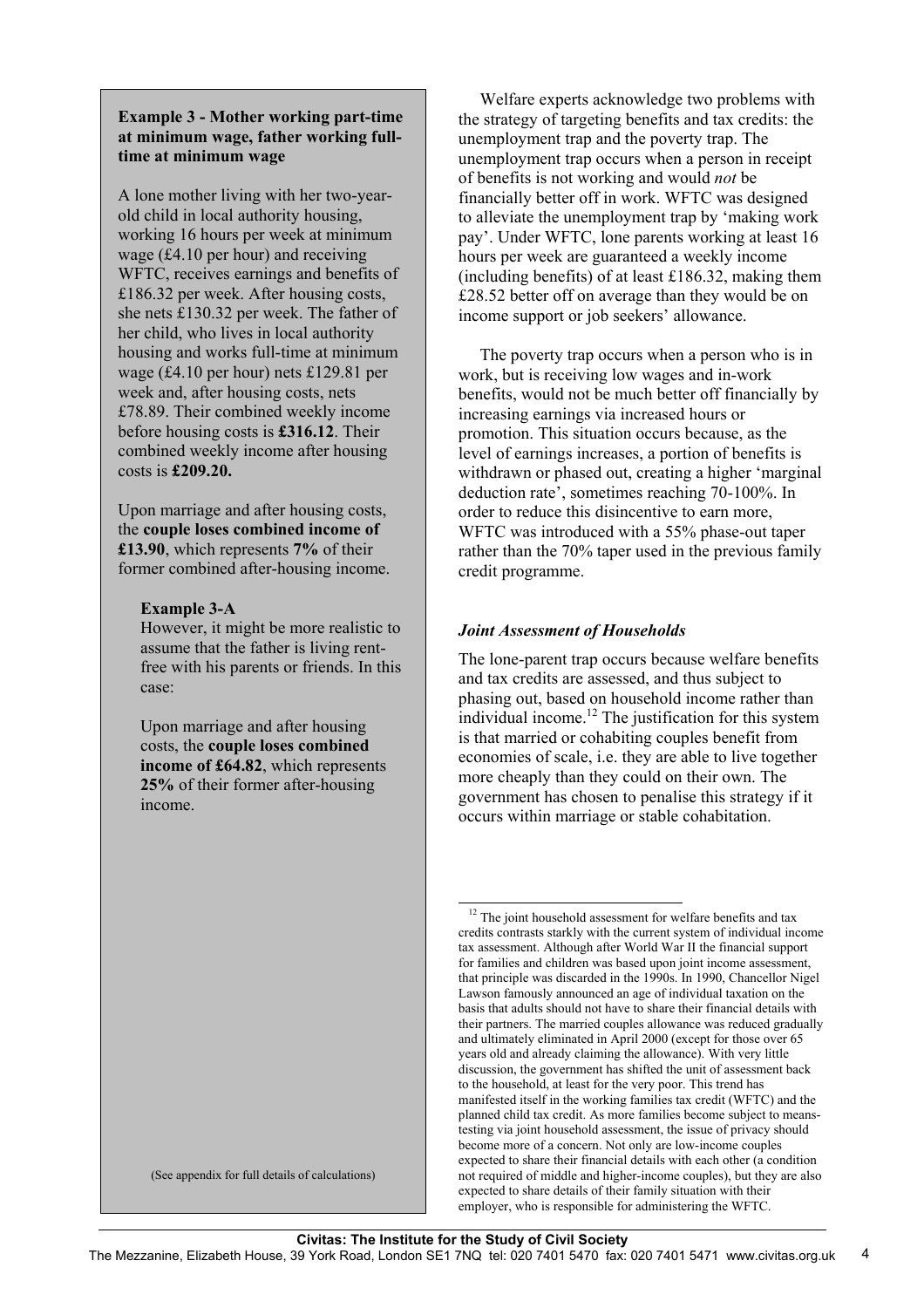#### **Example 4 - Mother working full-time at minimum wage; father working full-time at minimum wage**

A lone mother living with her two-year old child in local authority housing, working 35 hours per week at minimum wage (£4.10 per hour) and receiving WFTC, nets £225.08 before housing costs. After housing costs, she nets £169.08. The father of her child, who lives in local authority housing and works full-time at minimum wage (£4.10 per hour) nets £129.81 per week. After housing costs he nets £78.89. Their combined weekly income before housing costs is **£354.88**. Their combined weekly income after housing costs is **£247.96.**

Upon marriage and after housing costs, the **couple loses combined income of £24.11**, which represents **10%** of their former combined after-housing income.

#### **Example 4-A**

However, it might be more realistic to assume that the father is living rent-free with his parents or friends. In this case:

Upon marriage and after housing costs, the **couple loses combined income of £75.03**, which represents **25%** of their former after-housing income.

#### **Example 5 - Mother working full-time at minimum wage; father working full-time at** *double* **the minimum wage**

A lone mother living with her two-year old child in local authority housing, working 35 hours per week at minimum wage (£4.10 per hour) and receiving WFTC, nets £225.08 before housing costs. After housing costs, she nets £169.08. The father of her child, who lives in local authority housing and works full-time at £8.20 per hour (double the minimum wage) nets £227.39 per week. After housing costs he nets £176.47. Their combined weekly income before housing costs is **£452.46**. Their combined weekly income after housing costs is **£345.54.**

Upon marriage and after housing costs, the **couple loses combined income of £24.11**, which represents **6%** of their former combined after-housing income.

#### **Example 5-A**

However, if childcare costs of £70 per week are included in the consideration, then:

Upon marriage and after housing and child care costs, the **couple loses combined income of £73.11**, which represents **22%** of their former after-housing income.

(See appendix for full details of calculations)

 Because the presence of a partner in the household may increase the household income, marriage or cohabitation often is accompanied by the withdrawal of some benefits or tax credits.13 The government and several of its critics have recognised how this situation might reduce the incentives of a 'second earner' in a couple to enter paid work or increase her level of earnings. However, they have not acknowledged that this situation is also a disincentive to marry or cohabit in the first place.

 Not only does joint household assessment discourage marriage, but it also encourages fraud. Couples who actually cohabit on a regular basis might maintain separate residences in order to preserve their separate benefits. In this situation, the government pays more in housing benefit and council tax benefit; local authority housing capacity is artificially stretched; and parents do not maintain a consistent partnership and commitment in their children's lives. These outcomes are not just hypothetical. Indeed, according to recent statistics, IS overpayments to lone parents who were in fact 'living together as husband and wife' represented 25% of all income support overpayment due to fraud.<sup>14</sup>

### **Is Marriage Relevant to the Poor?**

The factors influencing whether couples decide to marry are many and varied. However, a significant portion of unmarried young parents are romantically involved and would like to commit to raising their family within marriage. For example, a recent report from the American 'Fragile Families'

 $\overline{a}$ 

 $13$  There is no distinction between marriage and cohabitation in most benefit programmes, including income support, job seekers' allowance, working families tax credit, housing benefit and council tax benefit. Whether married or cohabiting, the partner's income is included in the joint household assessment.

14 DWP (2002) *The Results of the Area Benefit Review.* The total amount of IS overpaid due to fraud from April 2000 to March 2001was £573 million.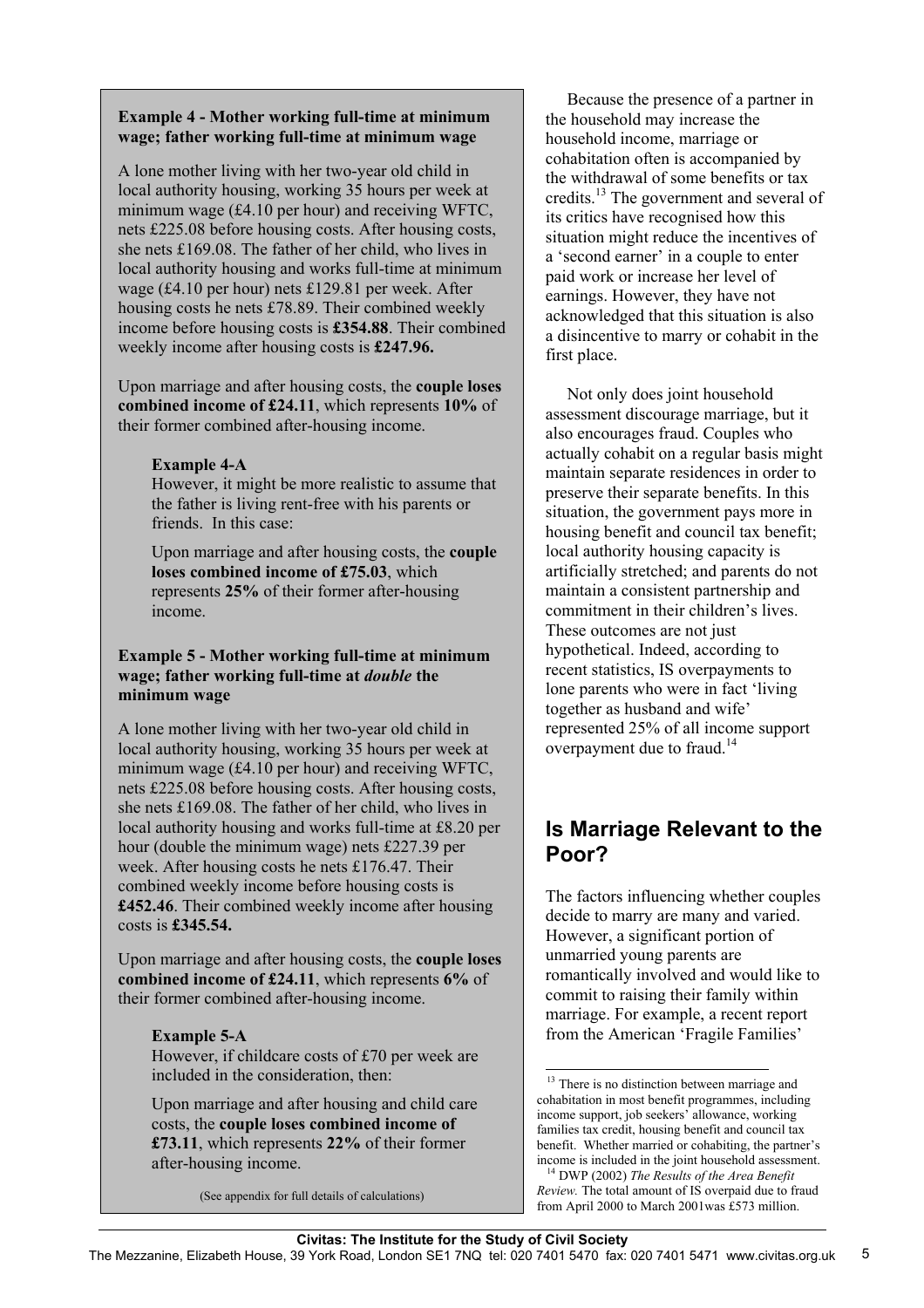Study of unwed parents in New York City found that 'eighty-six percent of unmarried parents are romantically involved' and 'seventy-two percent of unmarried mothers say the chances that they will marry the baby's father are "fifty-fifty" or better'.15 However, the same risk factors that contribute to early pregnancy can make sustaining a marriage difficult. In essence, the couple is faced with a challenge. Raising a child is demanding in any circumstances—whether within a marriage or as a lone parent. These difficulties are compounded when the parents live in poverty. In the past, young couples like these were helped by their families and by private charities, just as parents who found themselves alone were helped. Marriage was encouraged for many reasons, not least of which was that it ensured both parents could be held accountable for raising their children. However, in the last half of the twentieth century, there has been a steady erosion of society's traditional demand that both parents take care of their children together.

### **Do People Really Make Their Decisions Based on Calculations of Benefit-Tax Interactions?**

Although they might not calculate the exact amount of money they are likely to forego upon marriage, it is likely that most couples recognise they would lose financially if they married and gave up their individual entitlements to benefits and tax credits. There are few good studies to measure whether or to what degree marriage penalties influence people's actual behaviour. The factors contributing to marriage decisions can be difficult to disentangle, leading to ambiguous results in many studies, which critics of marriage are quick to point out. For example, using a 'natural experiment' involving changes in benefit levels over time, Harvard Political Economist David Ellwood measured the impact of the earned income tax credit (EITC), a programme in the United States which operates similarly to the WFTC. In early analyses, Ellwood found that the EITC had 'no discernible effect' on marriage in either direction. However, one should note that the marriage penalties in this study were never eliminated, but only reduced over time. Unlike labour market participation, the decision to marry

is not one that can be adjusted along a continuum of behaviour in response to incentives that change by degrees. Moreover, the women in this study had the option of cohabiting rather than marrying, as this type of partnering behaviour is not penalized by the American welfare and EITC regimes as it is in the UK.  $16$  Indeed, upon further analysis, Ellwood found that when the EITC operated as a financial reward, as it did for cohabiting couples with children in which the woman was not in paid work, marriage behaviour *did* increase. Ellwood concludes that, although he lacks strong evidence proving marriage penalties have decreased marriage, 'social policymakers may still want to remove penalties to marriage based as much on symbolism and fairness as on any observed behavioural response'.<sup>17</sup>

 Another foreign study demonstrates that tax and benefit incentives may influence the marriage behaviour of those receiving in-work benefits. Analysis of the Self-Sufficiency Project (SSP) in Canada indicated that generous in-work benefits for single parents, combined with a removal of marriage penalties, were associated with increased levels of employment, income, and earnings, but the impact on marriage behaviour varied depending upon unobserved or cultural factors. All other things being equal, where marriage was supported by cultural norms, lone parents responded to elimination of marriage penalties by marrying more. In areas where financial independence was valued more highly than marriage, lone parents chose to marry less frequently. $<sup>1</sup>$ </sup>

 Closer to home, there are fewer studies of behavioural responses to marriage penalties. However, there are several indications that lone parents are influenced by the potential loss of benefits incurred by marriage. For example, in a representative sample of British lone parents, more than one out of ten lone parents on family credit or income support listed 'I would lose social security benefits' as one reason for not

l

l 15 McLanahan, S., Garfinkel, I. and Audigier, C.N. (2001) *The Fragile Families and Child Wellbeing Study Baseline Report,* Princeton and Columbia Universities.

<sup>&</sup>lt;sup>16</sup> Ellwood, D.T. (1999) 'The impact of the Earned Income Tax Credit and other social policy changes on work and marriage in the US' *Australian Social Policy,* 1: 75-113.

 $17$  Ellwood, D.T. (2000) 'The impact of the Earned Income Tax Credit and social policy reforms on work, marriage, and living arrangements', *National Tax Journal*, 53 (4) (part 2): 1063-1106.

18 Harknett, K. and Gennetian, L.A. (2001) *How an earnings supplement can affect the marital behaviour of welfare recipients: Evidence from the Self-Sufficiency Project,* Ottawa: Social Research and Demonstration Corporation.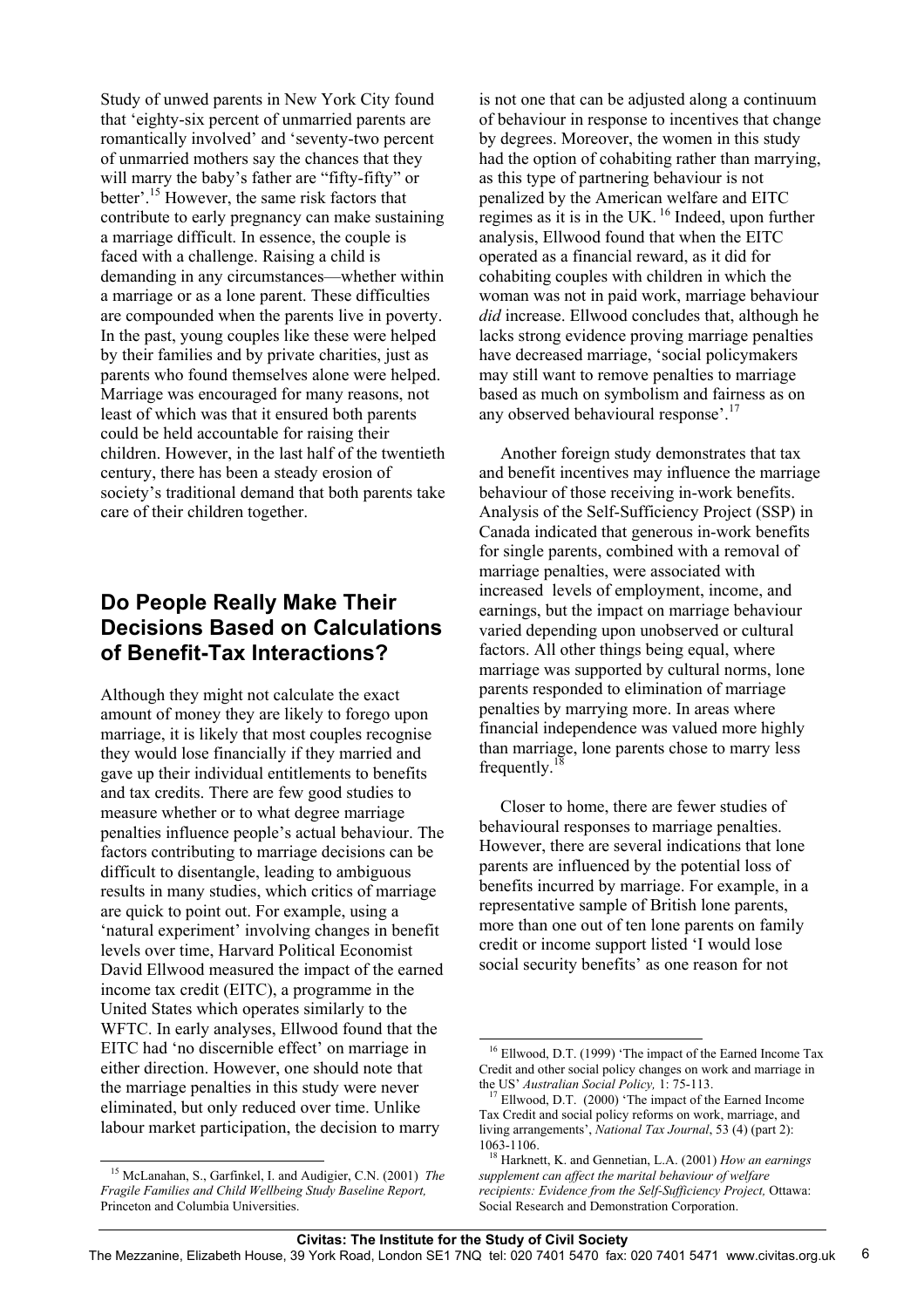partnering.19 In addition, there are indications that teenage lone parents are being discouraged from cohabiting or marrying so they don't lose their benefits. According to the Independent Advisory Group on Teenage Pregnancy:

the benefits system does not appear to favour co-habiting teenage parents and a wider range of benefits is available for lone mothers. Given the detrimental effect that this can have on relationships between the child, its mother and father, and the negative effect on initiatives aiming to increase young fathers' participation in the lives of their child, the Advisory Group recommends that the government reviews the impact of the benefits system on co-habiting fathers in stable relationships.<sup>20</sup>

 With these financial disincentives and in the absence of strong social pressure or support for marriage, it is not surprising that many lowincome couples with children choose not to marry.

<sup>19</sup> Marsh, A., McKay, S., Smith, A. and Stephenson, A. (2001) *DSS Research Report No 138 Low-Income Families in Britain: Work, Welfare and Social Security in 1999*. The actual percentage of all respondents listing 'I would lose social security benefits' in 1999 was 8%. However, only 70% of the respondents were in receipt of FC or IS. It should also be noted that this sample is a cross section of all lone parents in 1999, including some who had been lone parents for several years.

<sup>20</sup> Independent Advisory Group on Teenage Pregnancy (2001) *First Annual Report,* Department of Health, p 37.

## **Minimising the Disincentives to Marry - Some Options to Consider**

### ¾ *Individual assessment of benefits eligibility*

The Canadian government is moving toward assessing some benefits based on the individual. In other words, in-work benefits would follow the worker, and child-related benefits would follow the child, regardless of the living arrangement. The obvious drawback of this system is that the costs could quickly escalate. Costs possibly could be contained by imposing time-limits upon all benefits.

#### ¾ *Increase the allowances for married-couple families*

A simple solution might be to increase the weekly allowances and earnings thresholds for married couples to a level twice that of single claimants, or at least to a level equivalised to account for the additional costs of the additional adult. Again, the problem of costs arises.

### ¾ *Marriage bonuses*

Lone parents on benefits could be awarded a lump sum bonus upon marrying. This proposal has been criticised in the United States because it potentially might encourage unhappy or even fraudulent marriages.

#### ¾ *Transitional benefits*

The government has implemented several benefits to ease the transition from IS to WFTC, or out of WFTC. Similar transitional benefits could be introduced to ease the transition from lone parenthood into marriage.

#### ¾ *Actively encourage marriage for lowincome lone parents*

One of the stated goals of the 1996 welfare reform in the US was to reduce the levels of lone parenthood. Funding is available for states to encourage marriage via education and counselling. The idea of holding up marriage as the ideal family structure is still controversial in the US, but the point is now an important part of the debate at both the state and national level.

The New Deal for Lone Parents (NDLP)\*, the British government's scheme to encourage lone parents into work, could provide an opportunity to educate lone parents not just about the benefits of working, but also about the benefits of marriage. Currently, no information is provided about the benefits of marriage for lone parents and their children.

 \* In October 1998, the government launched a 'New Deal for Lone Parents' (NDLP), designed to alleviate poverty for lone parents by helping them overcome the obstacles to entering paid work. All lone parents in receipt of income support whose youngest child is over five years old are invited to participate in the programme. A personal advisor is assigned to ascertain how best to help the lone parent into work and to provide information. Costs related to training or other work preparation are sometimes reimbursed. The programme operates on the theory that many lone parents do not work because of obstacles such as lack of information, training or childcare. The programme is voluntary; there is no penalty for choosing not to participate. Of those eligible to participate (about 893,000 lone parents were in receipt of IS as of 31 August 2001), about 30% agreed to an interview with a personal adviser. About 85% of those who interviewed (25% of the total eligible) joined the NDLP case load. As of April 2001, about 25% of lone parents who attended an initial interview with NDLP had left the programme to move into employment. See DWP, (1 November 2001) *New Deal For Lone Parents and Personal Adviser Meetings: Statistics to August 2001*.